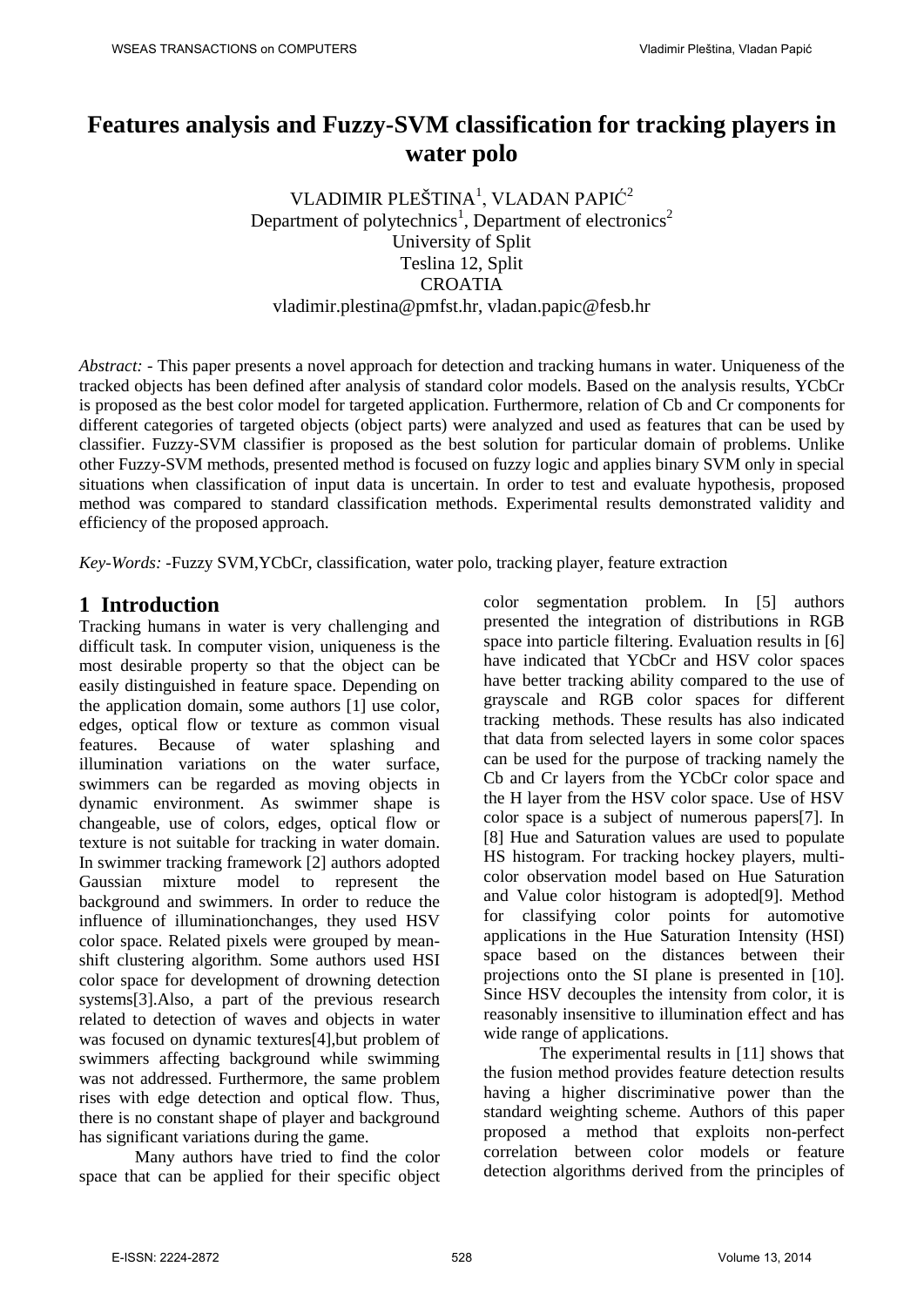diversification to find proper color model selection and fusion of feature detection algorithms. Some other authors like [12] and [13] use hybrid color space and fusion procedure which aims at combining several segmentation maps associated to simpler partition models in order to finally get a more reliable and accurate segmentation result.

Segmentation is one of the most important problems in color image analysis. Each segmentation region consists of pixels, so the problem of extracting features can also be considered as a pixel classification. Regardless of color model that is selected to extract features, it is important to select appropriate classification method. Selection of the classification method depends on application. Usually, ratio is between accuracy and speed. In some cases, when accuracy is most important, slow but accurate methods can be applied. If the speed is more important, like in real-time systems it is much more important to create predefined classifiers. In the past, fuzzy rule based systems have been applied to control problems, but recently they have also been used in pattern [14] and image [15]classification tasks. One of the fast classification methods is support vector machine (SVM) which is formulated for two-class classification problems. Also, there are several ways to extend this method for multiclass problems, but basic methods are one-against-one method (1A1) and one-against-all method (1AA).According to comparative study [16], two 1A1 classification method give better results than 1AA method and in [17] is noticed that with large number of classes, 1A1 method is faster and more accurate.

Some authors proposed combination of Fuzzy logic and SVM method attempting to improve the classification accuracy and generalization. Fuzzy-SVM methods presented in [18], [19] and [20] apply fuzzy membership to each input point of SVM and we can say that authors improve SVM method with Fuzzy logic. Our idea is to improve Fuzzy logic classifier with SVM.

In this paper,we consider two problems. First, we analyze various color models, discuss and propose set of features for applications dealing with object tracking in water-related environment. Second, we propose classification method that combines Fuzzy logic and SVM method. Unlike other Fuzzy-SVM methods, presented method has focus on Fuzzy logic and applies binary SVM in special situations when classified input data can belong to more than just one class.

## **2 Problem formulation**

To the best of our knowledge, there is no computer vision application for tracking water polo players. The closest papers and applications are vision-based swimmer tracking [2], human detection in aquatic environment [21] and drowning detection systems [22]–[24]. It is possible to use some fragments of mentioned works, but there are major differences. Unlike swimmer tracking, in water polo there are occlusions and overlaps. There is more than one player and it is important to determine the best way to extract features for afterwards tracking. Unlike football, basketball or handball tracking[25], in water polo there are some aggravating circumstances:

- Background is changeable because of water motion
- Water reflects light, so illuminationaffects the background
- Player shape is changeable. Unlike some other sports, self-occlusions are possible

In water polo, player cannot be described with one shape or one color. The same player can be different in different positions depending if he is swimming or floating still. For our problem, we decided to engage human observer to analyze water polo game and extract features that describe one player in every situation. Our observer single out following objects and state features: cap color, player number, player body, splashing, expected player position, changeable background around player.

Based on problem analysis, four main appearance categories were defined.

- 1) Swimming pool
- 2) Player caps
- 3) Player body
- 4) Splashing

Player's appearance can be described using combination of three categories (cap, body and splashing). Swimming pool category can be used as known or expected background.

Based on results in [26] for object classification in water sports and the results presented in [27][28] for skin color segmentation as well as the results in[2][24] for detecting people in swimming pool we concluded:

- It is possible to create data class for each chosen category (based on analysis of each category).
- HSI and YCbCr color models have separated illumination component, so they should yield better results in segmenting objects in water than RGB color model.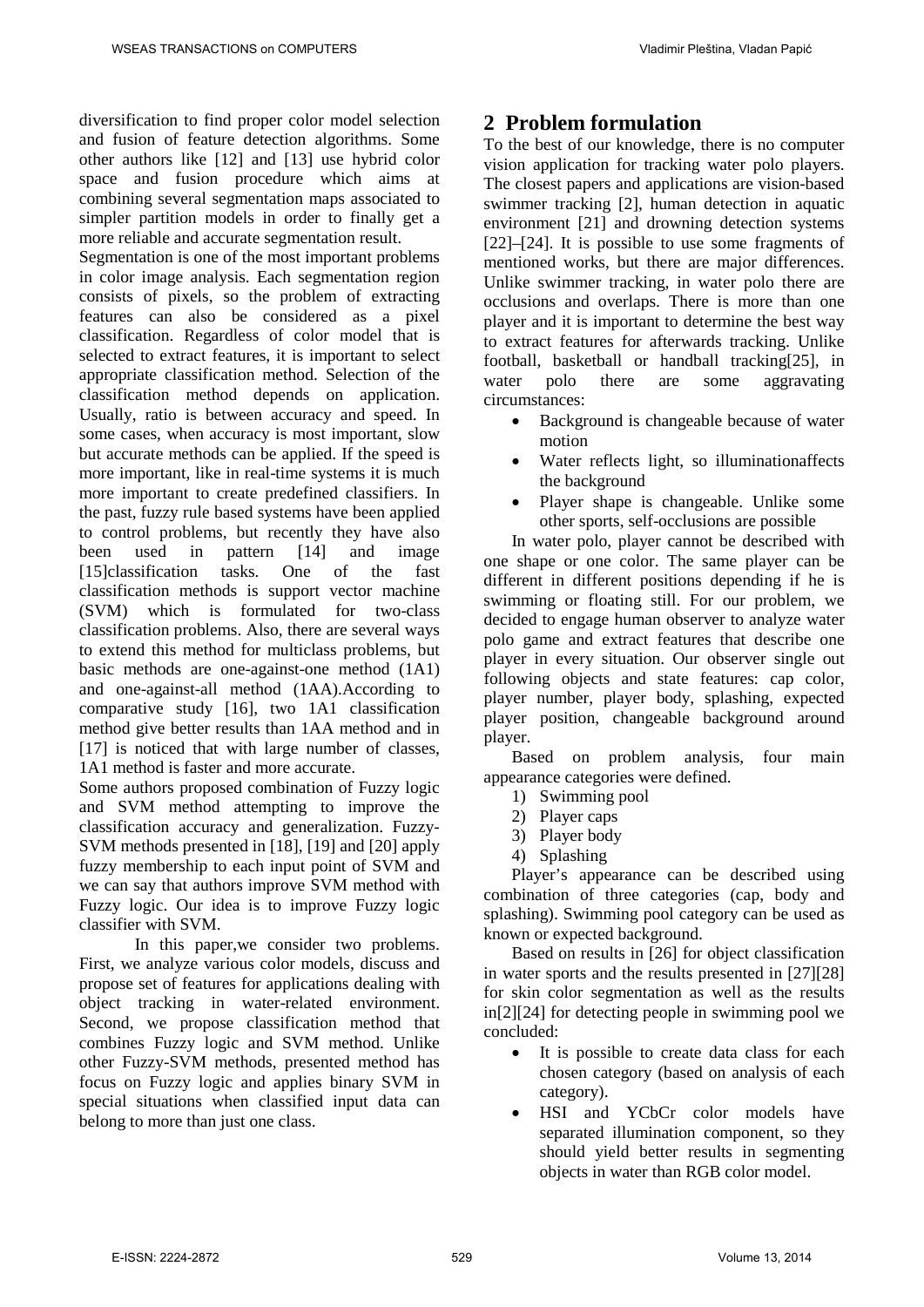• Features for tracking descriptor can be obtained by combining one or more categories (Figure 1).



Fig.1 Tracking descriptor

#### **2.1 Category extraction**

The training sets were carefully manually selected in order to represent a common picture set of each class. Supervised classification [29] was adopted for category classification and to creation of descriptors for each class based on training sets of object images. Expert knowledge of the domain was used to extract each part of the scene. Expert of the domain was employed in order to annotate objects using LabelMe[30] annotation tool (Fig. 2).

From a set of 10000 test images, expert selected 100 templates for each category as shown on Figures3, 4, 5 and 6.



Fig.2 LabelMe annotation tool



Fig.3 Annotated swimming pool area



Fig.4 Annotated caps area



Fig.5 Annotated player body area



Fig.6 Annotated splashing area

#### **2.2 Color models analysis**

For optimal color model selection, each category was analyzed in RGB, YCbCr and HSI color model.

#### **2.2.1 Swimming pool**

Blue color dominatesin swimming pool category, as it can be seen from RGB histogram. Analyzing YCbCr histogram (Figure 7), it can be seen that Cb and Cr components have very thin distribution and all Cr values for this category are smaller than Cb values. As the values of HSI histogram showed more overlapping, conclusion was made that Cb and Cr components of YCbCr color model will be used for testing and experiment.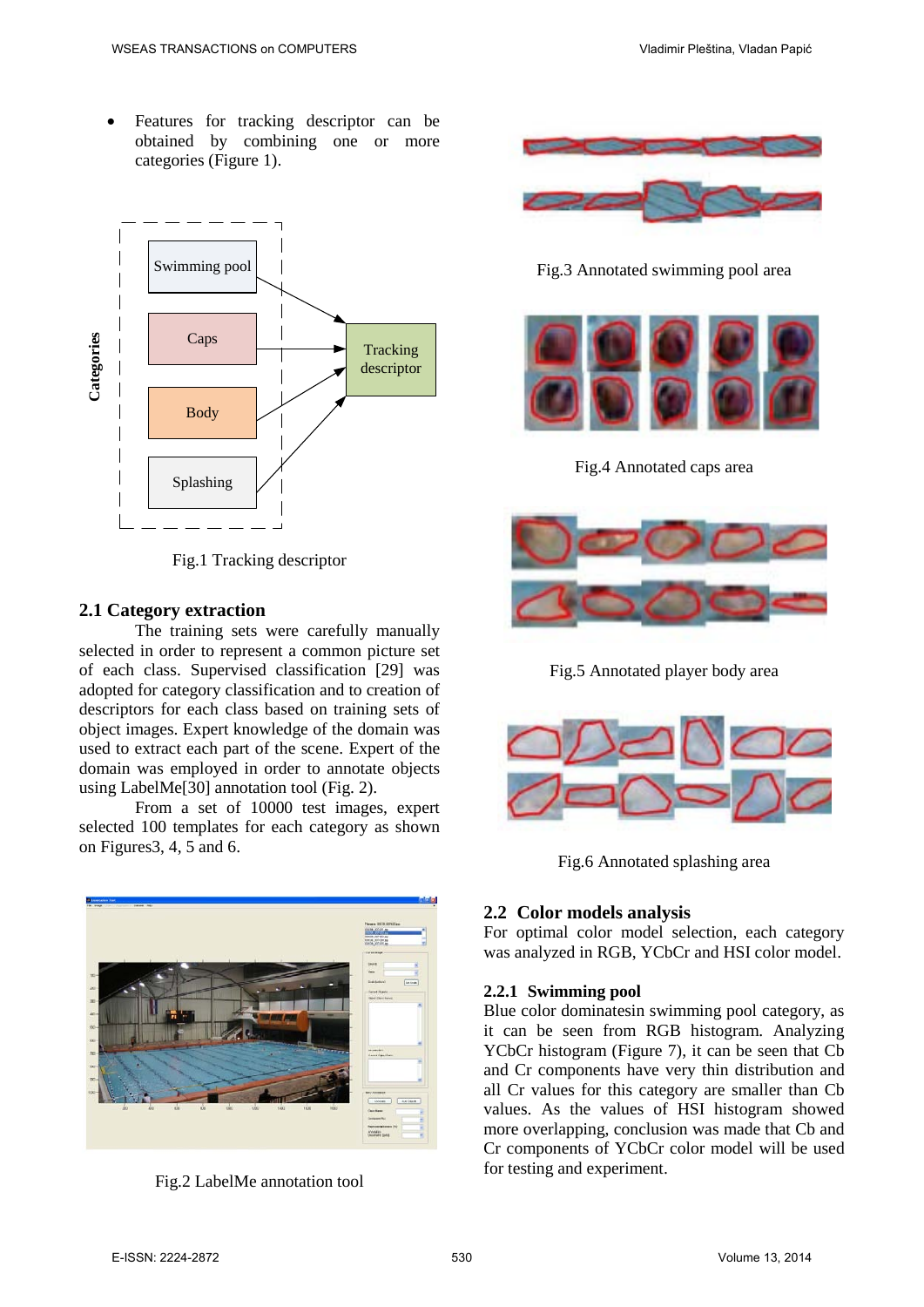

Fig.7 Y, Cb, Cr, R, G, B. H, S and I histogram of swimming pool category (pixel value vs. frequency)

#### **2.2.2 Caps**

For cap analysis, one team caps has been selected and extracted. It is rather hard to create unique model for cap area because they can be different in size and color, with numbers or even mixed with water, splashing and skin color. From the histogram presented in Fig. 8, it is evident that, again, Cb and Cr areas have the thinnest distributions.





#### **2.2.3 Player body**

In water polo, player body is usually covered with water, but it is close to pool surface, so it can be recognized. The thinnest registered distribution of skin area is also inCb and Cr histogram (Figure9). Skin segmentation results are expected, as YCbCr color model gives very good results for the skin segmentation problem [28], [31].



Fig.9 Y, Cb, Cr, R, G, B. H, S and I histogram of player body category(pixel value vs. frequency)

#### **2.2.4 Splashing**

On splashing comparison histogram(Figure 10), Cb and Cr components are also the thinnest; intensity components of HSI an YCbCr color model are expected more emphasizedand thinner than in other category histograms.





#### **2.2.5 Color models values analysis**

Based on categories histograms analysis and results in [28], [31], [32] we decide to further analyze YCbCr and HSI color model for our problem. From each histogram, it is evident that Cb and Cr component in YCbCr color model are thinnest, so it can be expected that it is possible to describe each category with dependency between these two components. Comparison with H-S dependence has also been done. Results are shown in Figure 11 and Figure 12.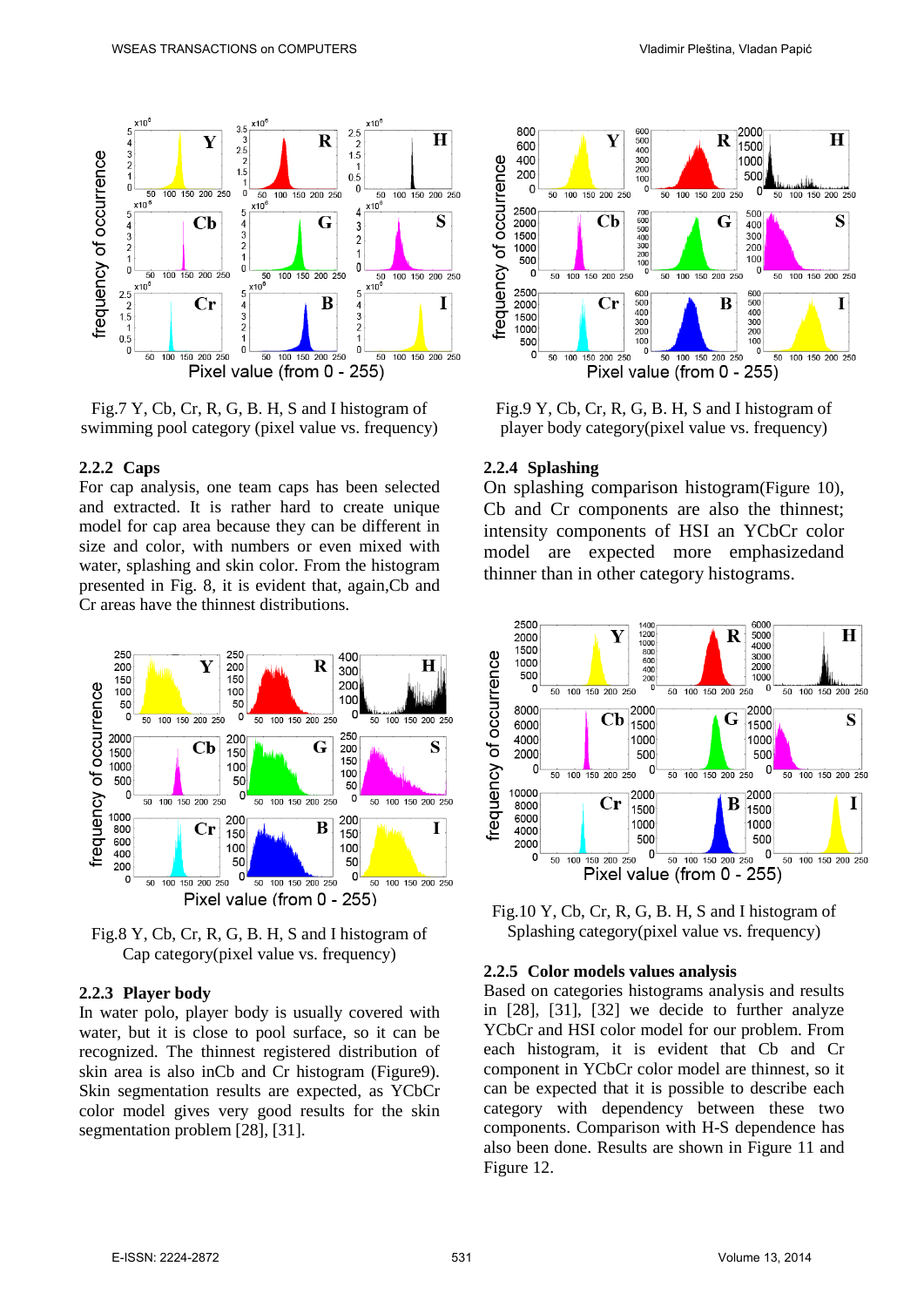

Fig.11 Cb-Cr relation category distribution



Fig.12 H-S relation category distribution

Red dots represent swimming pool category mean value for each template. Blue dots represent splashing category mean value. Black dots represent cap category mean value and green dots represent body templates mean value. As is evident from Figures 11 and 12 categories mean values are more properly distributed in Cb-Cr relation than in H-S relation.

Table 1 Values for swimming pool category (Cb, Cr values range:  $16-240$ ; H, S values range: 0-1)

| $\frac{1}{2}$       |              |          |        |        |  |  |
|---------------------|--------------|----------|--------|--------|--|--|
|                     | $\mathbf{C}$ | Cr       | Н      |        |  |  |
| Min. pixel<br>value | 141,216      | 103,4204 | 0,5463 | 0,3635 |  |  |
| Max pixel<br>value  | 144,85       | 110,4235 | 0,5604 | 0,869  |  |  |
| Difference          | 3,634        | 7,0031   | 0,0141 | 0,5055 |  |  |
| Total<br>difference | 1,43%        | 2,75%    | 1,41%  | 50,55% |  |  |

Table 2 Values for cap category (Cb, Cr values range: 16-240; H, S values range: 0-1)

|                     | Cb     | Cr     | H      |        |
|---------------------|--------|--------|--------|--------|
| Min. pixel<br>value | 121,49 | 122,95 | 0,2032 | 0.1485 |
| Max. pixel<br>value | 136,4  | 144,53 | 0,8605 | 0,552  |
| Difference          | 14,91  | 21,58  | 0,6573 | 0,4035 |
| Total<br>difference | 5,85%  | 8,46%  | 65,73% | 40,35% |

Table 3 Values for splashing category (Cb, Cr values range: 16-240; H, S values range: 0-1)

| -- 0<br>-- 0        |         |         |        |        |  |  |
|---------------------|---------|---------|--------|--------|--|--|
|                     | Сb      | Сr      | Н      |        |  |  |
| Min. pixel<br>value | 128,048 | 117,266 | 0,4897 | 0.04   |  |  |
| Max. pixel<br>value | 138,73  | 130,35  | 0.6917 | 0,2101 |  |  |
| Difference          | 10,682  | 13,084  | 0,202  | 0,1701 |  |  |
| Total<br>difference | 4,19%   | 5,13%   | 20,20% | 17,01% |  |  |

Table 4 Values for body category (Cb, Cr values range:  $16-240$ ; H, S values range: 0-1)

| -0<br>- יס          |        |        |        |        |  |  |
|---------------------|--------|--------|--------|--------|--|--|
|                     | Сb     | Сr     | н      |        |  |  |
| Min. pixel<br>value | 115,75 | 123,12 | 0,069  | 0,0918 |  |  |
| Max. pixel<br>value | 130,59 | 140,85 | 0,4867 | 0,2858 |  |  |
| Difference          | 14,84  | 17,73  | 0.4177 | 0,194  |  |  |
| Total<br>difference | 5,82%  | 6,95%  | 41,77% | 19,40% |  |  |

Furthermore, each category area was analyzed and results are presented in tables 1-4. Minimum pixel value is minimum value of pixel for each category. Maximum pixel value is maximum value of pixel for each category. Difference is the biggest difference between minimum and maximum values of pixels. As Cb and Cr values are in the range from 16 to 240 and H and S are in range from 0 to 1, Total difference in tables 1-4 is percentage value in relation to range of each color component.

Based on Figure 11 and Total difference values from tables 1-4, it can be concluded that Cb-Cr relation should be preferred for classification of swimming pool, splashing, body and cap pixels.

#### **2.3. Fuzzy-SVM classification method**

There are a lot of classification methods that can be used in machine learning systems[33], [34]. Based on quantity of learning data, type of classification accuracy and classification speed it is important to chosean appropriate method for particular task. For our application problem, decision was made to focus on Support Vector Machines and Fuzzy classifier in order to achieve fast and accurate classification in real time.

Support Vector Machines is a fast classification method originally designed for binary classification.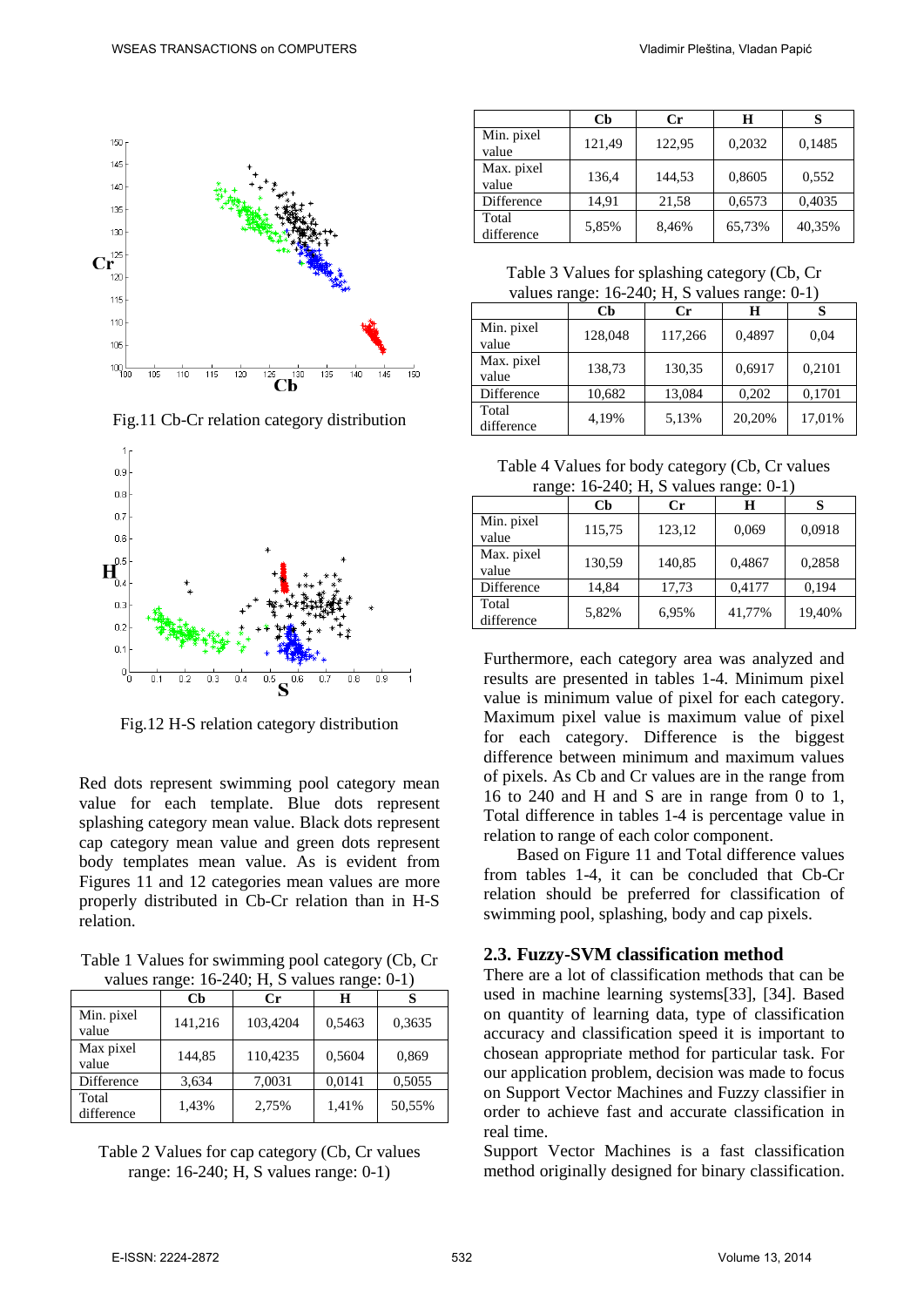Methods for multiclass classification based on support vector machines were constructed as multiclass classifiers which combine several binary classifiers. Comparison of multiclass SVM methods are detailed explained in [17], [35] so in this work, we will focus on best solution for our problem.

In order to achieve better classification results, in this chapter we propose and present a method that combines fuzzy logic and support vector machine method for data classification.This method is proposed for multiclass classification.As the SVM method is very fast and accurate when dealing with only two classes of data, fuzzy logic for classification was introduced as primary classifier choice and SVM method was used only for special cases when classified input data can belong to any of the class.

In fuzzification process learning examples are coding into fuzzy sets with memberships. This process is done during supervised learning. If *Ci* are categories where *i=1...n*and *n* is a number of categories,  $v_i$  represent training data where  $j$  is a number of templates. Each template $v_i$  can be observed as a set of pixels with specific color model values. For each category classifier, we use *Cb-Cr* pixel relation from YCbCr color model and, based on occurrence frequency, membership for each pixel relation $\mu$  is created.



Fig.13 Fuzzy-SVM fuzzification

In defuzzification process, each pixel *t* is analyzed and membership to fuzzy set is determined for each class  $\mu_C(t)$ ,  $i=1...n$  where *n* is number of classes.

By applying fuzzy logic, input data can have membership in several different classes with different degree of membership. To avoid misclassification problem threshold  $\delta$  is introduced. Absolute difference between maximal membership value and second one compares with threshold. If the result is less than threshold, binary SVM method is applied between first two classes with maximum fuzzy membership value.



Fig.14 Fuzzy-SVM defuzzification

#### **2.4 Classification methods evaluation**

To evaluate quality of classifier's solutions, classification accuracy and confusion matrix are used [34]. Classification problem solutions success is measured with classification accuracy. This value is defined as a relative frequency of correct classifications:

$$
Acc = \frac{n_{corr}}{n} \cdot 100\% \qquad (1)
$$

Where  $n$  is the number of all possible examples for a given problem and  $n_{corr}$  the number of correctly classified examples by the current theory. The classification accuracy is a probability that a randomly selected example will be correctly classified. This value is an average over all classes and therefore does not tell anything about distribution of correct classifications, so for each class classification accuracy, confusion matrix is applied.

Table 5 Confusion matrix

| Correct |        | Total  |         |     |
|---------|--------|--------|---------|-----|
| class   |        |        |         |     |
|         | n(A,A) | n(B,A) | n(C,A)  | n(A |
| в       | n(A,B) | n(B,B) | n(C,B)  | n(B |
|         | n(A,C) | n(B,C) | n(C, C) |     |
| Total   |        |        |         | F.  |

Diagonal elements of the inner 3x3 table are values of correct classification (in percentages). The sum of each row is a prior probability of the respective class and the sum of each column is the percentage of all examples that were classified in the respective class.

Accuracy of tested method can be defined as:

$$
A_{cc} = \frac{n_{(A,A) + n(B,B) + n(C,C)}}{|E|} \cdot 100\%
$$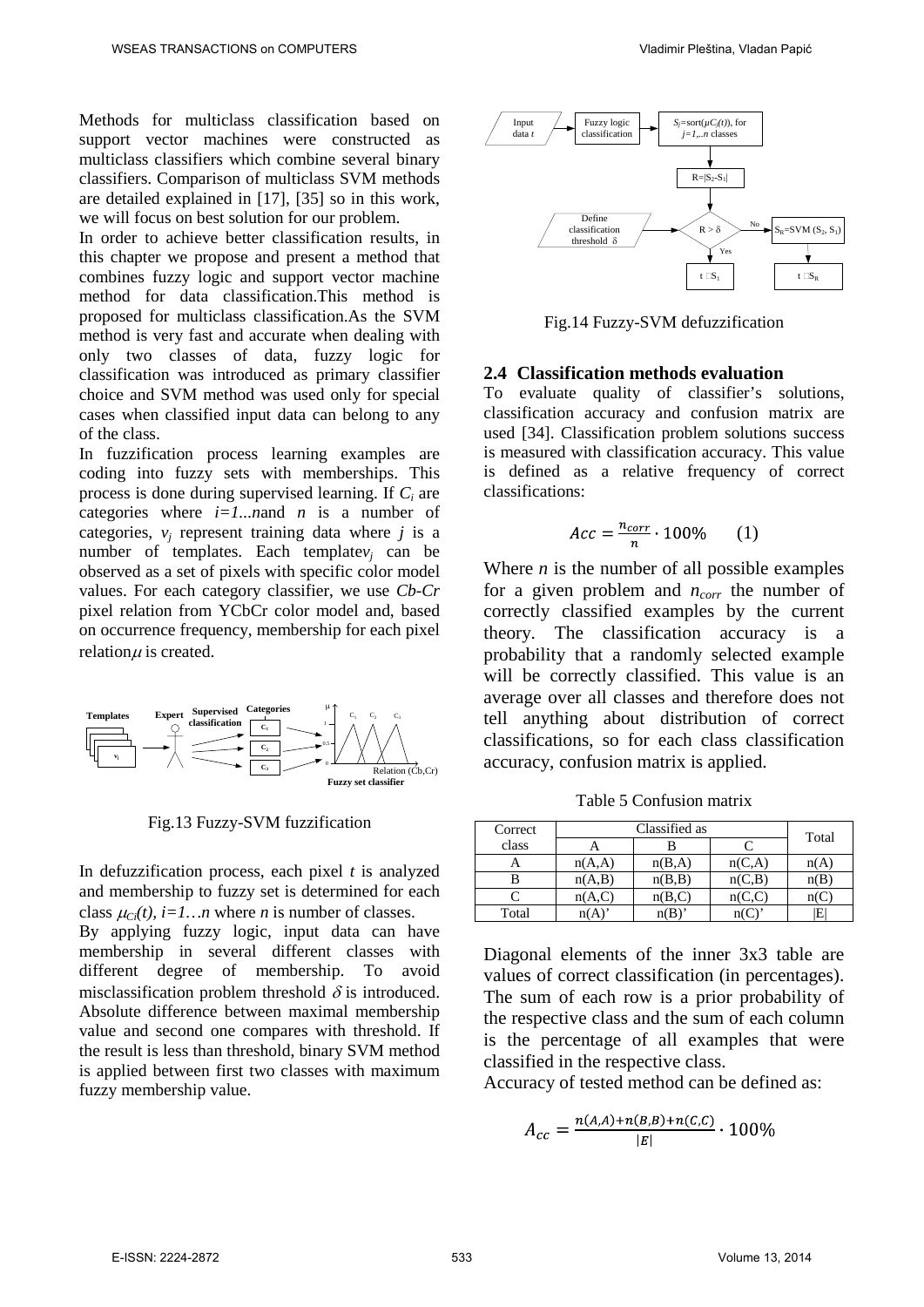### **3 Experiment and results**

In order to test Fuzzy-SVM approach, domain expert extracted a set of pixels for each category defined in section 2. Foreach category, swimming pool, caps, body and splashing, fuzzy sets are created based on the data from the category templates (Fig.15).



Fig.15Fuzzy set classifier

This process is a fuzzification process which is done with templates extracted with LabelMe annotation tool. After the fuzzy set classifier is created, it can be reused or updated for better classification.

The algorithm was implemented in Matlab 7 on Pentium dual-core 3.2MHz with 4 GB of RAM.

Proposed Fuzzy-SVM method was compared with the results obtained by four standard classification methods: multi-Support Vector Machines (m-SVM)[16], one-against-one SVM, nearest neighborhood  $(k-NN)$  with  $k=2[34]$  and Fuzzy logic classification[14].

Table 6 Classification of "swimming pool" pixels

|                  | M-<br><b>SVM</b> | Fuzzy | $k-NN$ | SVM-<br>1A1 | Fuzzy-<br><b>SVM</b> |
|------------------|------------------|-------|--------|-------------|----------------------|
| Swimming<br>pool | 90,0%            | 100%  | 99,5%  | 99,5%       | 100%                 |
| Caps             | 0.0%             | 0.0%  | 0.0%   | 0.0%        | 0,0%                 |
| Splashing        | 0.0%             | 0.0%  | 0.5%   | 0.5%        | 0,0%                 |
| Player body      | 10,0%            | 0,0%  | 0.0%   | 0%          | 0.0%                 |

Table 7 Classification of "caps" pixels

|                  | M-<br><b>SVM</b> | Fuzzy | $k-NN$ | SVM-<br>1A1 | Fuzzy-<br><b>SVM</b> |
|------------------|------------------|-------|--------|-------------|----------------------|
| Swimming<br>pool | 1,0%             | 2,0%  | 1,0%   | 1,0%        | 2,0%                 |
| Caps             | 72,5%            | 66,0% | 86,0%  | 76,5%       | 77,5%                |
| Splashing        | 24,0%            | 9,5%  | 8,0%   | 7,5%        | 8,0%                 |
| Player<br>body   | 2,5%             | 22,5% | 5,0%   | 15,0%       | 12,5%                |

| Table 8 Classification of "splashing" pixels |  |  |  |
|----------------------------------------------|--|--|--|
|----------------------------------------------|--|--|--|

|                  | M-<br><b>SVM</b> | Fuzzy | $k-NN$ | SVM-<br>1A1 | Fuzzy-<br><b>SVM</b> |
|------------------|------------------|-------|--------|-------------|----------------------|
| Swimming<br>pool | 3,0%             | 1,0%  | 0.0%   | 0,0%        | 1,0%                 |
| Caps             | 0,0%             | 5,5%  | 14,5%  | 10,5%       | 10,0%                |
| Splashing        | 97,0%            | 87,0% | 83,0%  | 77,5%       | 87,5%                |
| Player<br>body   | 0.0%             | 6,5%  | 2,5%   | 12,0%       | 1,5%                 |

Table 9 Classification of "player body" pixels

|                  | M-<br><b>SVM</b> | Fuzzy | $k-NN$ | SVM-<br>1A1 | Fuzzy-<br><b>SVM</b> |
|------------------|------------------|-------|--------|-------------|----------------------|
| Swimming<br>pool | 0.5%             | 0.5%  | 0,0%   | 0,0%        | 0,5%                 |
| Caps             | 44,5%            | 1,0%  | 10,0%  | 3.5%        | 3,5%                 |
| Splashing        | 3.5%             | 0.0%  | 0,5%   | 0.5%        | 0,0%                 |
| Player<br>body   | 51,5%            | 98,5% | 89,5%  | 96,0%       | 96,0%                |

Classification results for each category are shown in tables 6-9. From Table 6it is obvious that all classification methods show good recognition of pixels that belong to "swimming pool" category. This information is important because it can be used for implementation of this method in drowning detection systems or some other system that detect objects in swimming pool. For such systems, results presented inTable 9are also important. All methodsshow that player body can be wellrecognized using proposed *Cb-Cr* method in swimming pool. Splashing pixels have also good results. As expected, classification of caps pixels showed the worst results, but proposed Fuzzy-SVM method shows better results than SVM methods and Fuzzy classification method. As previously pointed, caps have lots of noise and it is very hard to extract them correctly.

Table 10 Confusion matrix for multi-SVM method

| Correct     | Classified as |       |           |        |  |  |
|-------------|---------------|-------|-----------|--------|--|--|
| class       |               |       |           |        |  |  |
|             | Swimming      | Caps  | Splashing | Player |  |  |
|             | pool          |       |           | body   |  |  |
| Swimming    | 90,0%         | 0.0%  | 0.0%      | 10,0%  |  |  |
| pool        |               |       |           |        |  |  |
| Caps        | 1,0%          | 72,5% | 24.0%     | 2.5%   |  |  |
| Splashing   | 3,0%          | 0.0%  | 97,0%     | 0.0%   |  |  |
| Player body | 0.5%          | 44,5% | 3.5%      | 51,5%  |  |  |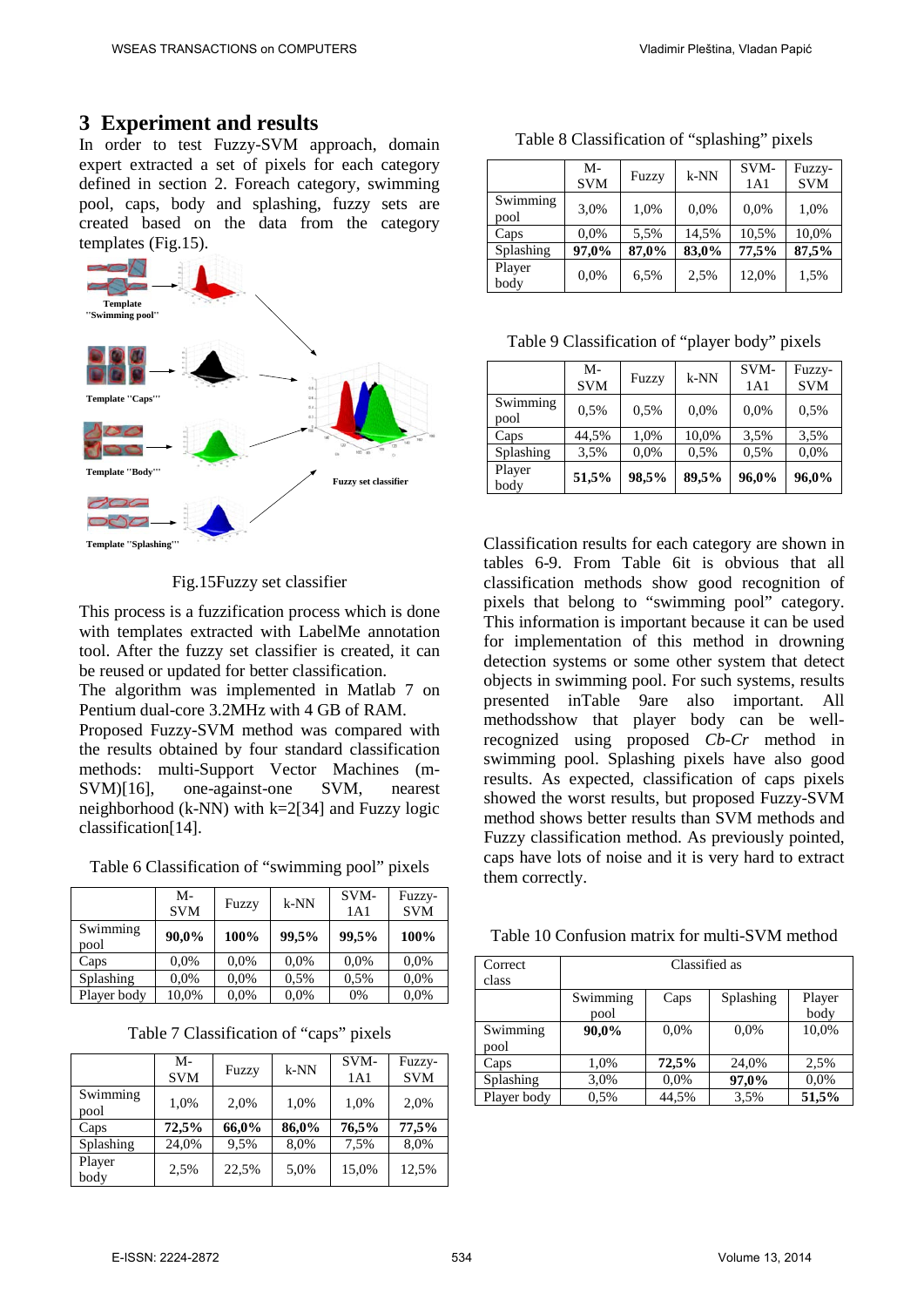| Correct     | Classified as |       |           |        |  |  |
|-------------|---------------|-------|-----------|--------|--|--|
| class       |               |       |           |        |  |  |
|             | Swimming      | Caps  | Splashing | Player |  |  |
|             | pool          |       |           | body   |  |  |
| Swimming    | 100,0%        | 0.0%  | 0,0%      | 0,0%   |  |  |
| pool        |               |       |           |        |  |  |
| Caps        | 2,0%          | 66,0% | 9,5%      | 22,5%  |  |  |
| Splashing   | 1,0%          | 5,5%  | 87,0%     | 6,5%   |  |  |
| Player body | 0.5%          | 1,0%  | 0.0%      | 98,5%  |  |  |

Table 11 Confusion matrix for Fuzzy logic method

Table 12 Confusion matrix for nearest neighborhood method

| Correct     | Classified as |       |           |        |
|-------------|---------------|-------|-----------|--------|
| class       |               |       |           |        |
|             | Swimming      | Caps  | Splashing | Player |
|             | pool          |       |           | body   |
| Swimming    | 99,5%         | 0.0%  | 0.5%      | 0,0%   |
| pool        |               |       |           |        |
| Caps        | 1,0%          | 86,0% | 8,0%      | 5,0%   |
| Splashing   | 0.0%          | 14,5% | 83,0%     | 2,5%   |
| Player body | 0.0%          | 10,0% | 0,5%      | 89,5%  |

Table 13 Confusion matrix for SVM-1A1 method

| Correct<br>class | Classified as    |       |           |                |
|------------------|------------------|-------|-----------|----------------|
|                  | Swimming<br>pool | Caps  | Splashing | Player<br>body |
| Swimming<br>pool | 99.5%            | 0.0%  | 0.5%      | 0,0%           |
| Caps             | 1,0%             | 76,5% | 7,5%      | 15,0%          |
| Splashing        | 0.0%             | 10.5% | 77,5%     | 12,0%          |
| Player body      | 0.0%             | 3,5%  | 0.5%      | 96,0%          |

Table 14 Confusion matrix for Fuzzy-SVM method

| Correct          | Classified as    |       |           |                |
|------------------|------------------|-------|-----------|----------------|
| class            |                  |       |           |                |
|                  | Swimming<br>pool | Caps  | Splashing | Player<br>body |
| Swimming<br>pool | 100,0%           | 0.0%  | 0,0%      | 0,0%           |
| Caps             | 2,0%             | 77,5% | 8,0%      | 12,5%          |
| Splashing        | 1,0%             | 10,0% | 87,5%     | 1,5%           |
| Player body      | 0.5%             | 3,5%  | 0.0%      | 96,0%          |

Table 15 Classification evaluation results

| <b>M-SVM</b> | Fuzzy  | k-NN   | SVM-<br>1 A 1 | <b>Fuzzy-</b><br><b>SVM</b> |
|--------------|--------|--------|---------------|-----------------------------|
| 77.75%       | 87,88% | 89,50% | 87,38%        | 90,25%                      |

Confusion matrix for each method is presented in tables 10-14 and in the Table 15are classification evaluation results. Results in Table 15 are obtained by classification evaluation method presented in section 2.4.From the evaluation results it is obvious that presented Fuzzy-SVM method is better than standard classification methods in combination with Cb-Cr pixel classification for detecting swimmers in water polo.



Fig.16 Method implementation on water polo player

For the experiment, we implemented proposed method and sampled 400 particles on water polo player. We used only data for caps, splashing and player body as we know that all around is swimming pool. One of the results obtained during player tracking sequence is shown inFig.16. Red dots are recognized as caps, yellow as body and green as splashing.

## **4 Conclusion**

To the best of our knowledge, there are no domainspecific methods for objects classification objects and tracking players in water polo. In our work we focus on two things: selecting right features for tracking players in water polo and selecting the best classification method for category classification.

In the first part of our work, we focused on different color models based on previous scientific articles. Our theory was that relation Cb-Cr from YCbCr color model can provide the best results for features extracting in water polo and swimming pool swimmers generally.

In the second part of our work, we proposedtheFuzzy-SVM classification method based on pixel classification. This method combines the strength of Fuzzy logic and speed of SVM classification. Proposed classification method is tested on Cb and Cr relation for swimming pool, player caps, player body and splashing and compared with standard multiclass SVM and Fuzzy logic classification method.

Our experiment shows that classification in YCbCr domain with Cb and Cr in combination with proposed Fuzzy-SVM classifier has superior results for observed application domain. Furthermore, our preliminary method implementation on water polo player gives us encouraging results.

Further research will be focused in two directions: first, improvement of classification methods and second, implementing proposed method with particle filter tracking for tracking water polo players.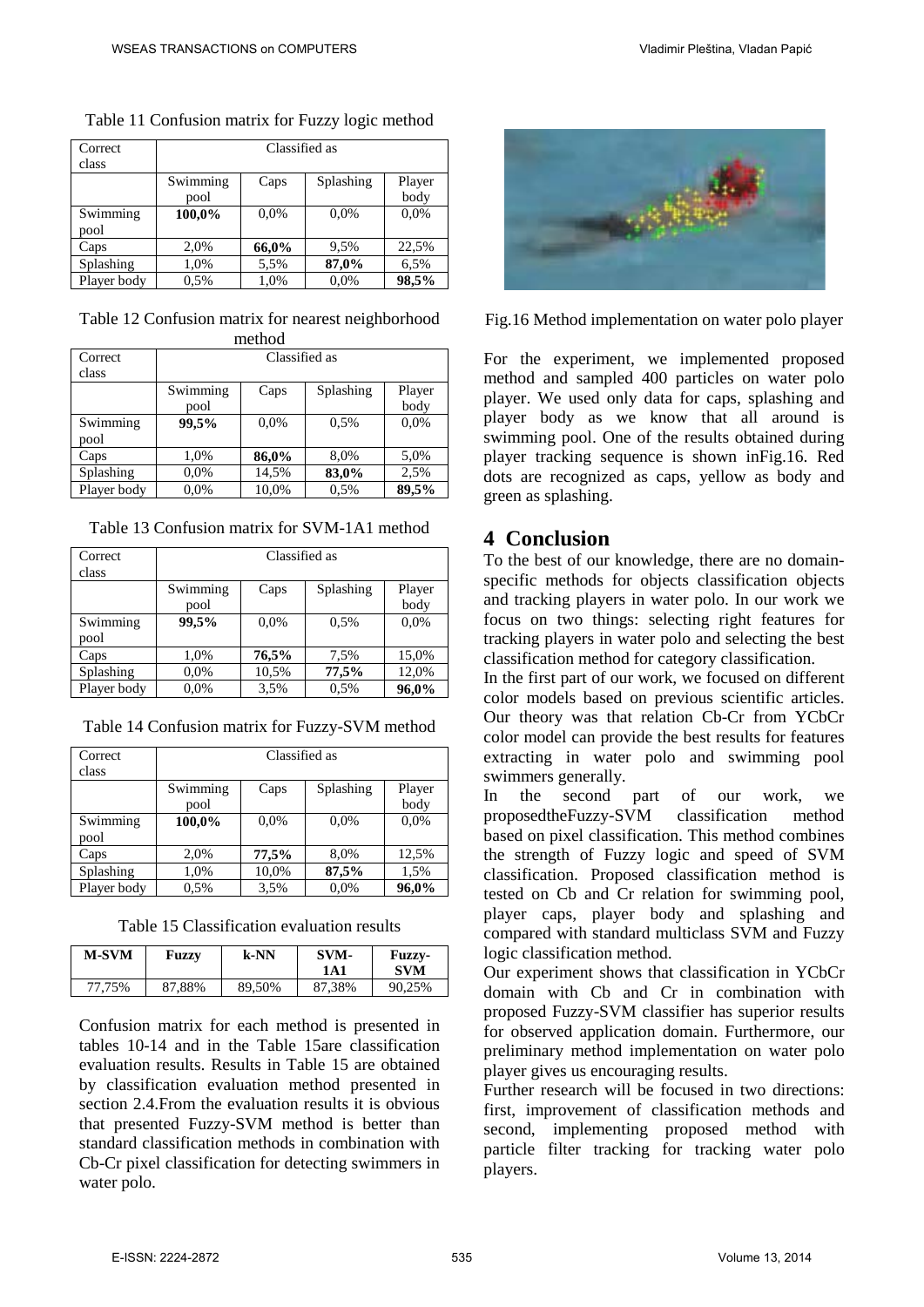## **5 Acknowledgments**

This research has been supported by the project no. 023-0232006-1662 'Computer vision in identification of sport activities kinematics' funded by the Croatian Ministry of Science, Education and Sports.

#### *References:*

- [1] A. Yilmaz, O. Javed, and M. Shah, Object tracking: A survey, *Acm Comput. Surv.*, Vol. 38, No. 4, 2006.
- [2] W.-H. Chen, P.-C. Cho, P.-L. Fan, and Y.- W. Yang, A framework for vision-based swimmer tracking, *2011 Int. Conf. Uncertain. Reason. Knowl. Eng.*, Aug. 2011, pp. 44–47.
- [3] A. H. Kam, W. Lu, and W. Yau, A videobased drowning detection system, *ECCV '02 Proc. 7th Eur. Conf. Comput.*, 2002, pp. 297–311.
- [4] D. Chetverikov, S. Fazekas, and M. Haindl, Dynamic texture as foreground and background, *Mach. Vis. Appl.*, Vol. 22, No. 5, Feb. 2010, pp. 741–750.
- [5] K. Nummiaro, E. Koller-Meier, and L. Van Gool, Color features for tracking non-rigid objects, *ACTA Autom. Sin.*, Vol. 29, No. 3, 2003, pp. 345–355.
- [6] P. Sebastian, Y. V. Voon, and R. Comley, Colour Space Effect on Tracking in Video Surveillance, *Electr. Eng.*, Vol. 2, No. 4, 2010, pp. 298–312.
- [7] P. Rodrigues, G. Giraldi, and J. Suri, Combining hausdorff distance, HSV histogram and nonextensive entropy for object tracking, *Proc. 6th WSEAS Int. Conf. Multimed. Syst. Signal Process.*, 2006, pp. 225–230.
- [8] P. Perez, C. Hue, J. Vermaak, and M. Gangnet, Color-based probabilistic tracking, *Eur. Conf. Comput. Vis.*, 2002, pp. 661–675.
- [9] K. Okuma, A. Taleghani, N. Freitas, J. J. Little, and D. G. Lowe, A boosted particle filter: Multitarget detection and tracking, *Comput. Vision-ECCV*, 2004.
- [10] C. Rotaru, T. Graf, and J. Zhang, Color image segmentation in HSI space for automotive applications, *J. Real-Time Image Process.*, Vol. 3, No. 4, Mar. 2008, pp. 311– 322.
- [11] H. Stokman and T. Gevers, Selection and fusion of color models for image feature detection., *IEEE Trans. Pattern Anal. Mach.*

*Intell.*, Vol. 29, No. 3, Mar. 2007, pp. 371– 81.

- [12] N. Vandenbroucke, L. Macaire, and J.-G. Postaire, Color image segmentation by pixel classification in an adapted hybrid color space. Application to soccer image analysis, *Comput. Vis. Image Underst.*, Vol. 90, No. 2, May 2003, pp. 190–216.
- [13] M. Mignotte, Segmentation by fusion of histogram-based k-means clusters in different color spaces, *IEEE Trans. image Process.*, Vol. 17, No. 5, May 2008, pp. 780–787.
- [14] T. Nakashima, G. Schaefer, Y. Yokota, and H. Ishibuchi, A weighted fuzzy classifier and its application to image processing tasks, *Fuzzy Sets Syst.*, Vol. 158, No. 3, Feb. 2007, pp. 284–294.
- [15] X. Lv, D. Zou, L. Zhang, and S. Jia, Feature coding for image classification based on saliency detection and fuzzy reasoning and its application in elevator videos, *WSEAS Trans. Comput.*, Vol. 13, 2014, pp. 430–441.
- [16] C. Hsu and C. Lin, A comparison of methods for multiclass support vector machines, *IEEE Trans. Neural Networks*, Vol. 13, 2002, pp. 415–425.
- [17] J. Milgram, M. Cheriet, and R. Sabourin, "One Against One" or "One Against All": Which One is Better for Handwriting Recognition with SVMs?, *Tenth Int. Work. Front. Handwrit. Recognit.*, 2006.
- [18] X. Jiang, Z. Yi, and J. C. Lv, Fuzzy SVM with a new fuzzy membership function, *Neural Comput. Appl.*, Vol. 15, No. 3–4, Feb. 2006, pp. 268–276.
- [19] T.-Y. Wang and H.-M. Chiang, One-againstone fuzzy support vector machine classifier: An approach to text categorization, *Expert Syst. Appl.*, Vol. 36, No. 6, Aug. 2009, pp. 10030–10034.
- [20] S. Abe, Fuzzy LP-SVMs for multiclass problems, *ESANN'2004 Proc. - Eur. Symp. Artif. Neural Networks*, No. April, 2004, pp. 429–434.
- [21] H.-L. Eng, J. Wang, A. H. K. S. Wah, and W.-Y. Yau, Robust human detection within a highly dynamic aquatic environment in real time., *IEEE Trans. Image Process.*, Vol. 15, No. 6, Jun. 2006, pp. 1583–600.
- [22] H. Eng and K. Toh, DEWS: A live visual surveillance system for early drowning detection at pool, *IEEE Trans. Circuits Syst. Video Technol.*, Vol. 18, No. 2, 2008, pp. 196–210.